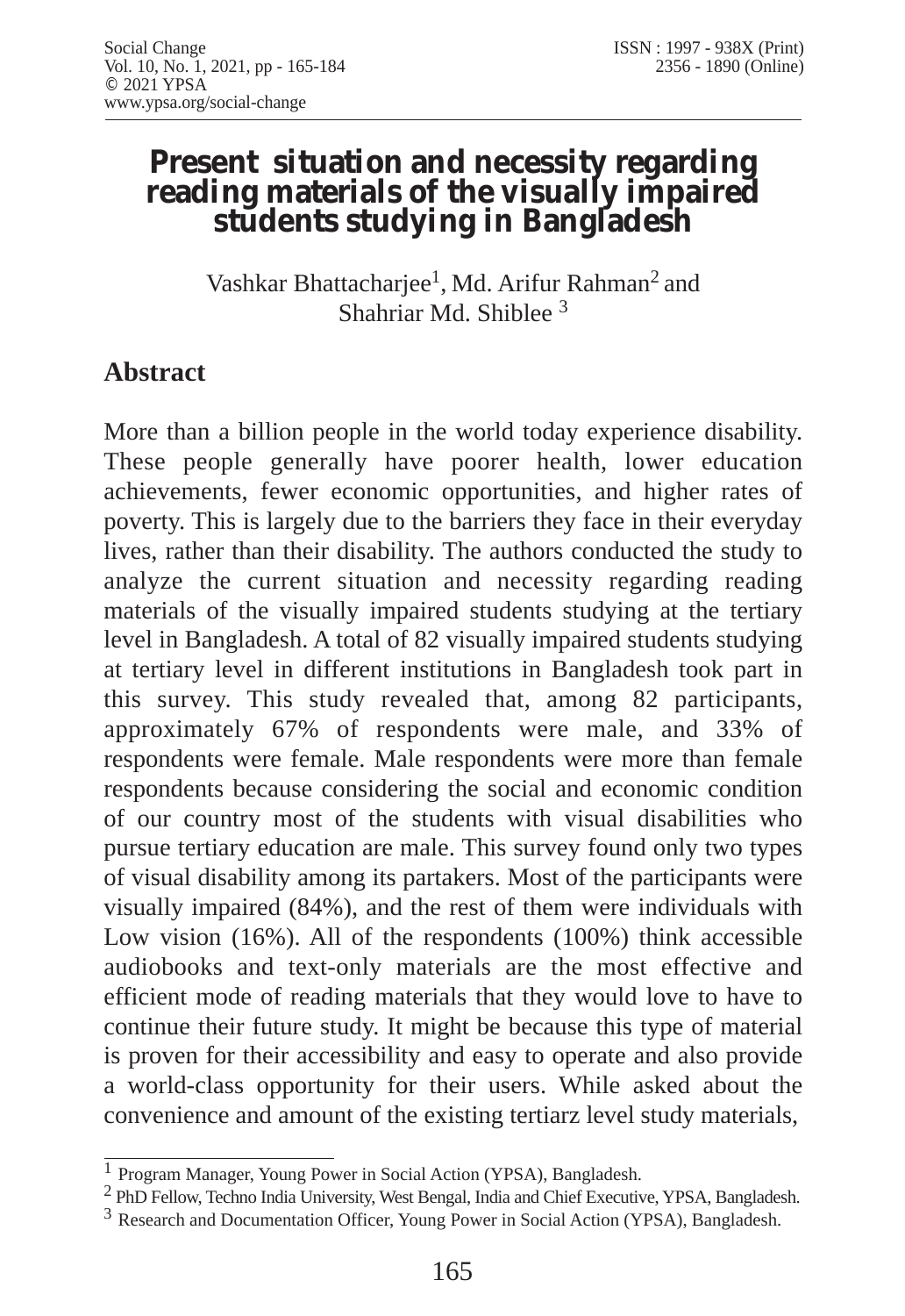all the respondents (100%) unanimously agreed that these are not easily available and those that are rarely available are not enough in quantity. It is because there are no accessible online library facilities available that have accessible study materials designed for persons with disabilities, and also none of the institutional libraries have accessible study materials.

### **Introduction**

Persons with vision impairments and others with print disabilities face discrimination and challenges in obtaining an equitable education in the traditional sense, as reading materials are frequently inaccessible to them. For them, there is a severe lacking of adequate study materials and books both in markets and libraries and also there is no deliberate policy and initiatives of the Government and Non-Government Authorities to ensure accessible study materials for these visually challenged students.

Therefore, they are always lagging behind in their studies. In many cases, the absence of such reading materials is resulting in ignorance and lack of action or sole reliance on the assistance of a third party. As a result, they are failing to keep pace with the accelerated tempo of educational activity. Therefore, the drop-out rate of the visually impaired students from the educational institution is very high in comparison to their normal counterparts. But the UN Convention on the Rights of Persons with Disabilities stated that, "People should have rights to education and equal access to information and knowledge regardless of disability" [3]. That's why YPSA has been making relentless efforts to resolve this problem since its inception. Yet these youths are not getting enough accessible materials. Even though, in sustainable development goals, the rights of persons with disabilities are given significances. Disability is referenced in various parts of the SDGs and specifically in parts related to education, growth and employment, inequality, accessibility of human settlements. SDG Goal 4, 8, 10, 11, and 17 have directly mentioned the rights of persons with disabilities [4]. But very little is happening in our country in the regard. Nevertheless, YPSA thinks, it is economically unacceptable because of the waste of human resources that it entails; it is humanly unacceptable since it prevents a significant portion of the population from taking part in building the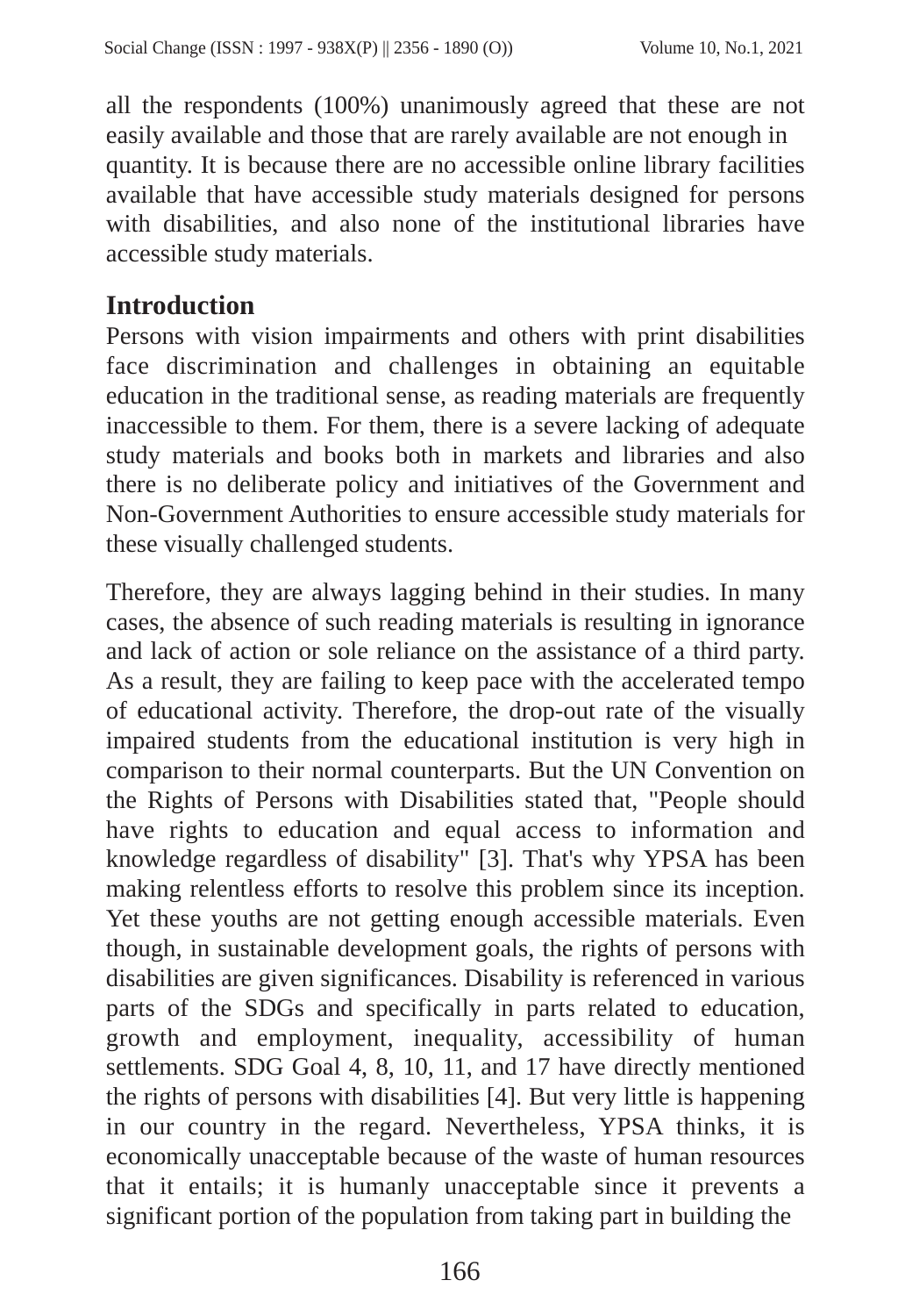world; it is intellectually unacceptable as it deprives contribution of ideas and knowledge, in a word, of creativity.

YPSA has quiet enough experiences on developing accessible materials for visually impaired person. As YPSA, along with the Access to Information Program (A2I), Prime Minister Office Bangladesh, has produced books in DAISY format for school level students which has proven its accessibility and cost-effectiveness compared to the paper-based books for the students with visual disability, print disability and learning disability. Relying on that experience, YPSA conceptualized a project named, 'Accessible Reading Materials for the Students with Visual Impairment', to develop certain selected in-demand contents for the students studying at tertiary level in different institutions in Bangladesh with the help of the Direct Aid Program of Australian High Commission, Dhaka. As a part of this initiative, YPSA has conducted this survey to analyze the current situation and necessity regarding reading materials of the visually impaired students studying at the tertiary level in Bangladesh. So that it could make proper and useful recommendations in order to select appropriate, in-demand contents concerning the production of accessible reading materials (Books) for the visually impaired students. Thus help them to pursue their dream of higher education.

The core objective of this survey is to analyze the current situation and necessity regarding reading materials of the visually impaired students studying at the tertiary level, which is comprised of several specific objectives that are given below.

- <sup>l</sup> To examine the current condition and essentials concerning the study materials of the visually impaired students studying at the tertiary level in Bangladesh.
- <sup>l</sup> To formulate specific recommendations in order to select contents for Accessible Publication.

## **Review of Literature**

As there was no research conducted by any agencies that directly addressed the issue of reading materials of the students with disabilities studying at tertiary level in Bangladesh; therefore, different types of documents from government agencies, researchers,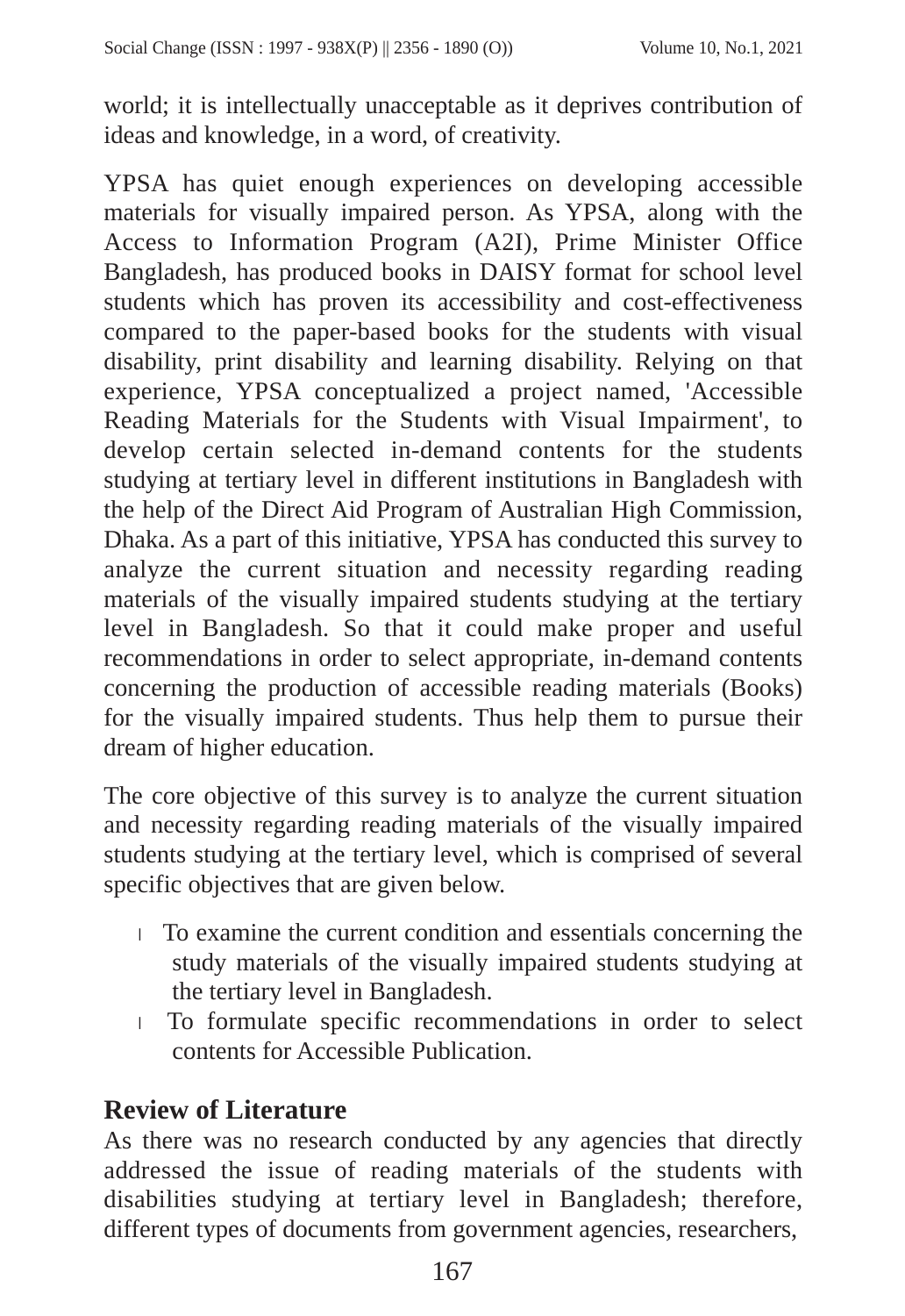and non-governmental organizations from national and international platforms related to Persons with Disabilities as a whole were collected and reviewed in relation to this survey. In Bangladesh, the total population is 159.6 million [2]and more than 9.1% of the total population have been suffering from various types of disabilities [5]. Besides, nearly 15% of the population in Bangladesh is Persons with disabilities and approximately four million people are visually impaired in Bangladesh [6]. Visually impaired students are now studying at school level  $\&$  there is a severe lack of accessible study materials. Furthermore, approximately 48% [5] of people in Bangladesh are illiterate or low literate. These large amounts of the population can also be considered as print disable. Accessible information and reading materials have not been available to this group. Information rights have not been recognized/ adequately met. Further barriers were created for the print disabled and visually impaired. On the other hand, the National Forum of Organizations Working with Disability (NFOWD) and Handicap International (HI) estimated that 5.6 percent of the population suffered from a disability. The 8 million people with disabilities in Bangladesh suffer from a range of disability types and severity [7].

Throughout the world "probably the largest group of diverse learners is students with disabilities" [8]. The scenario of Bangladesh is not different. "Lack of information, combined with discriminatory attitudes towards persons with disabilities at all levels of society, contributes to the continued neglect of their right to education [9]." Not only the society and the other people but also some families of children with disabilities tend to have some superstitious negative attitudes towards those children. This is why the policymakers, teachers, parents, normal learners should be aware of the classifications of disabilities to retain themselves from several prejudices about the children with disabilities that result in the exclusion of those children from the society and basic rights [9].

Nevertheless, the UN Convention on the Rights of Persons with Disabilities has been a landmark for the inclusion and education of Persons with Disabilities particularly Article 24 discussed about education for persons with disabilities. There, it stated that States Parties recognize the right of persons with disabilities to education.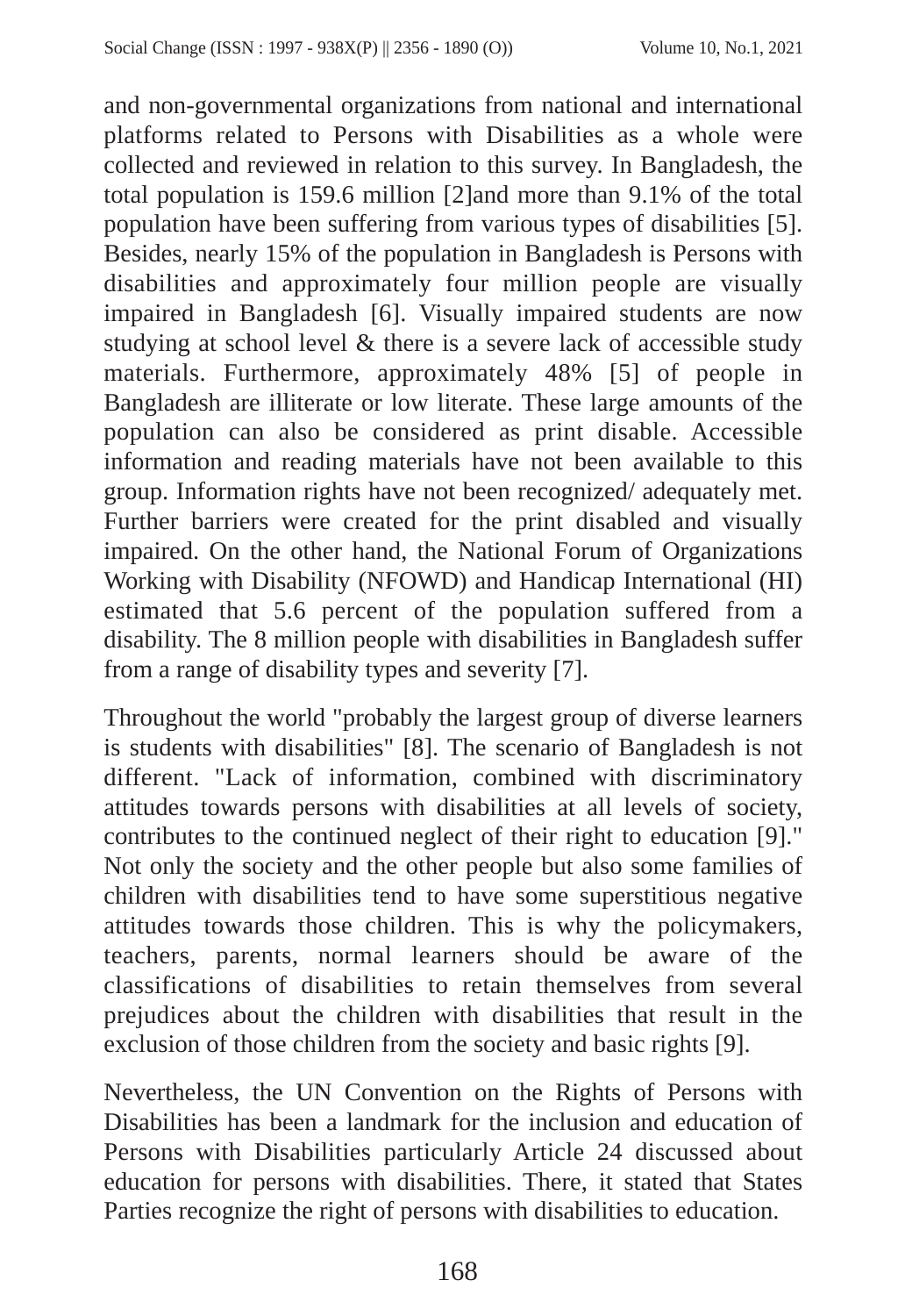With a view to realizing this right without discrimination and on the basis of equal opportunity, States Parties shall ensure an inclusive education system at all levels and lifelong learning directed to: (a) The full development of human potential and sense of dignity and self-worth, and the strengthening of respect for human rights, fundamental freedoms and human diversity; (b) The development by persons with disabilities of their personality, talents and creativity, as well as their mental and physical abilities, to their fullest potential; (c) Enabling persons with disabilities to participate effectively in a free society. In realizing this right, States Parties shall ensure that: persons with disabilities are not excluded from the general education system on the basis of disability; persons with disabilities receive the support required, within the general education system, to facilitate their effective education; effective individualized support measures are provided in environments that maximize academic and social development, consistent with the goal of full inclusion; ensuring that the education of persons, and in particular children, who are blind, deaf or deafblind, is delivered in the most appropriate languages and modes and means of communication for the individual, and in environments which maximize academic and social development. Furthermore, in order to help ensure the realization of this right, States Parties shall take appropriate measures to employ teachers, including teachers with disabilities, who are qualified in sign language and/or Braille, and to train professionals and staff who work at all levels of education. Such training shall incorporate disability awareness and the use of appropriate augmentative and alternative modes, means and formats of communication, educational techniques, and materials to support persons with disabilities. Lastly, states Parties shall ensure that persons with disabilities are able to access general tertiary education, vocational training, adult education, and lifelong learning without discrimination and on an equal basis with others. To this end, States Parties shall ensure that reasonable accommodation is provided to persons with disabilities [3].

However, the Government of the People's Republic of Bangladesh has formulated different laws, rules, and regulations for the Rights of Persons with Disabilities, particularly 'Rights & Protection of Persons with Disabilities Act 2013'. In Bangladesh, the Protection of the Rights of the Persons with Disabilities Act, 2013 was passed with a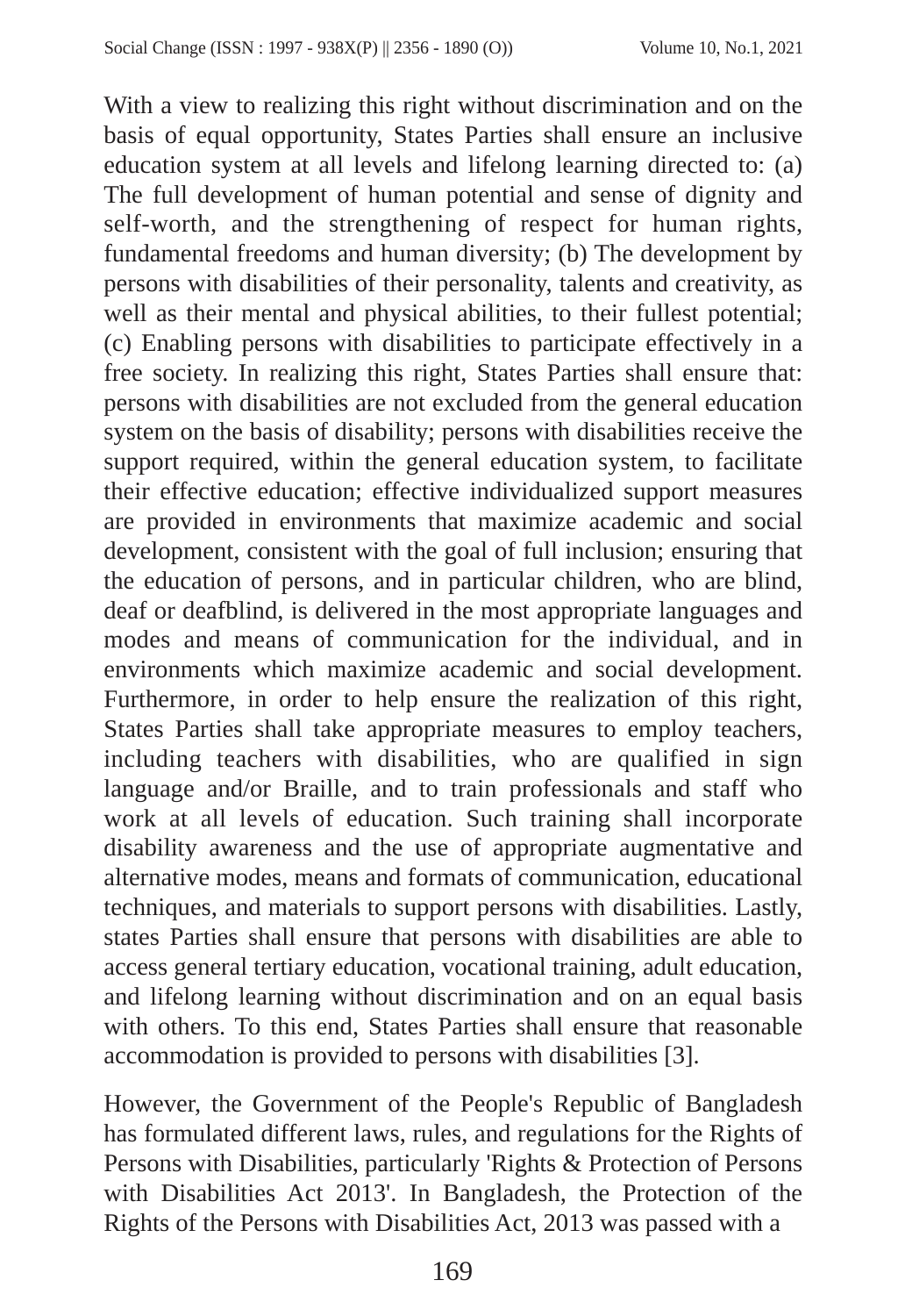view to ensuring the rights and dignity of persons with disabilities. The Act is meant to guarantee educational, physical, and mental improvement of persons with disabilities and to support their participation in social and state activities by removing all sorts of discrimination [10].

## **Methodology**

This survey was designed as a questionnaire survey for the students with visual impairments studying at tertiary levels in Bangladesh. The main goal of this survey was to examine the current situation and requirement of study materials of the visually impaired students. The questionnaire was developed by a team of professionals of YPSA's IRCD (ICT and Resource Centre on Disabilities) unit, which is included here as appendix 1, and supported by the KM4D (Knowledge Management for Development) of YPSA. As this survey mainly focused on the issue of reading materials of the participants; therefore, it focused specifically on their educational status, overall satisfaction and quality of educational experience, medium of study, expectations regarding study materials, and a few other relevant questions and suggestions. The survey took place at several leading and well-renowned institutions where most of the visually impaired students enroll into. Competent interviewers conducted the interview and a total of 82 visually impaired students participated in this survey and thus, we have collected all the qualitative data. Quantitative data were analyzed by the experts through various types of statistical tools and techniques.

## **Results and Discussion**

### *Demographic Condition of the Respondents*

Demographic condition is often measured by education, income, gender, etc. to conceptualize the social status or class of an individual or group. The present section investigated the demographic factors, such as gender status, educational status, area of study, and medium of study to understand the background and present condition of the respondents (visually impaired students) regarding the availability of study materials.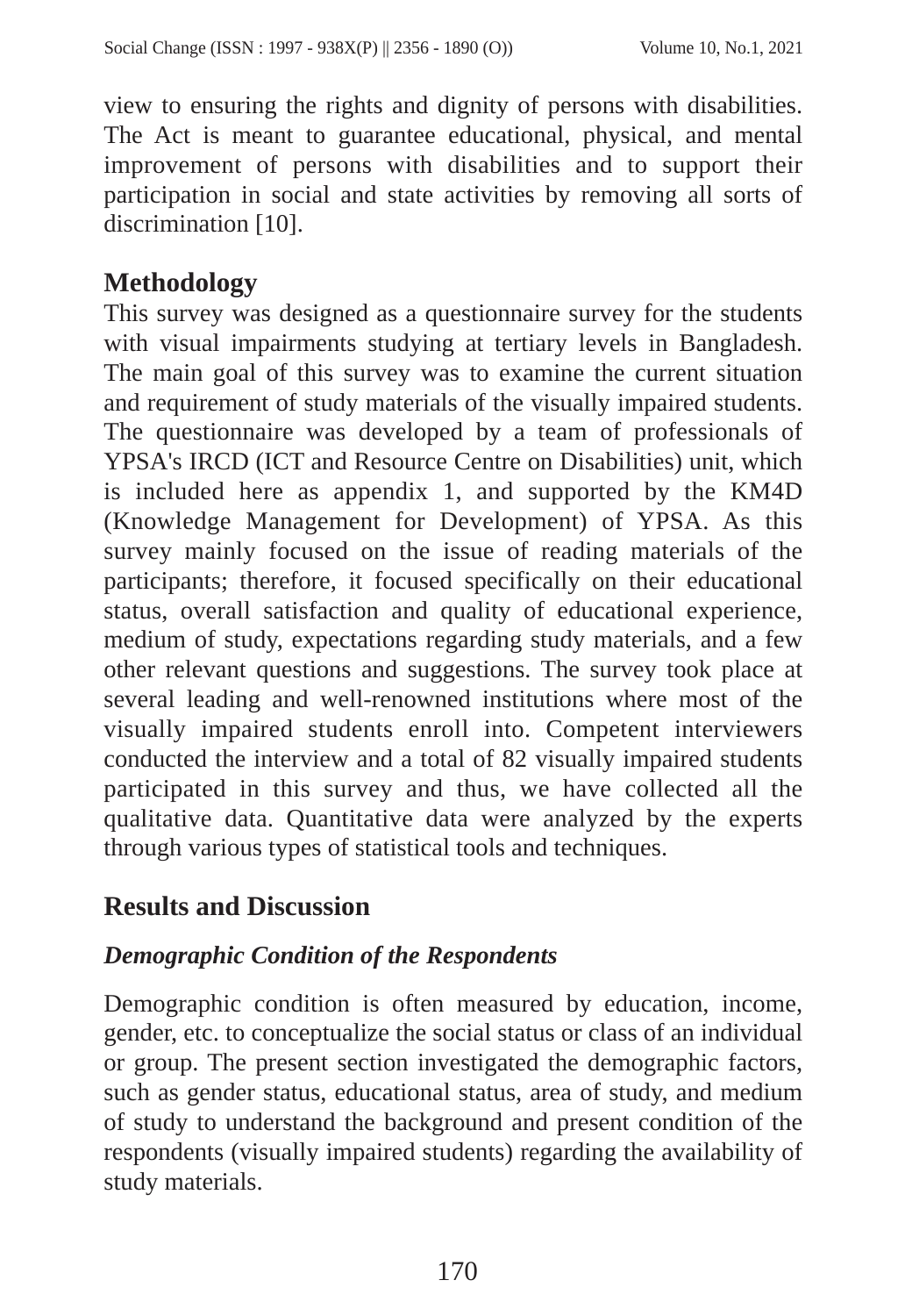

**Figure 01: Gender Status of the Respondents**

The figure shows the gender percentage of the respondents who participated in the survey. Among 82 participants, approximately 67% of respondents were male, and 33% of respondents were female. Male respondents were more than female respondents because considering the social and economic condition of our country most of the students with visual disabilities who pursue tertiary education are male. Another reason is that male students are more extroverted while most of the females tend to be introvert.

This area of study focused on the educational status of the respondents. Almost all of them study in the subjects under the department of social science and arts. Among them, 31% were master's students, and the rest of them, approximately 69%, studies in different courses at bachelor's level



**Figure 02: Educational status of the Respondents .**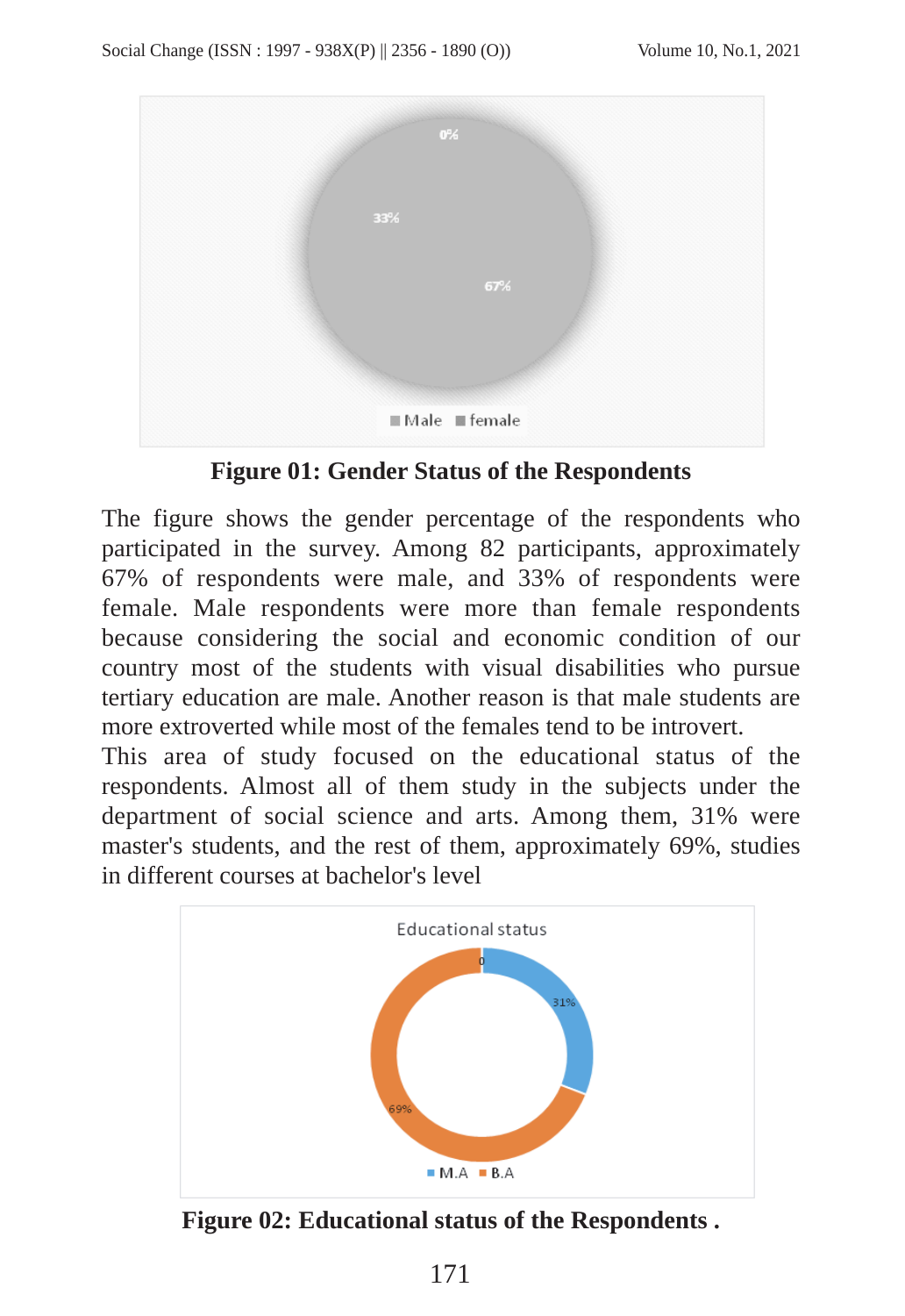# *Subject/Department of Study of The Respondent*

Table 1 illustrates the subjects/departments where the respondents are currently studying at. As we can see in the table, among the 82 participants, most of them (32%) studies in the sociology department followed by political science (21%), Islamic History (17%), Law (12%), History (10%), and English (8%). Most of them are studying these courses by choice, and facing severe problems during classes and also regarding the exam preparation. Others, however, accepted the harsh reality, which is scarcity of study materials, and choose to attend those courses on which few materials are available.

| Subject/Department of study | Frequency | Percentage |
|-----------------------------|-----------|------------|
| Sociology                   | 26        | 32%        |
| <b>Political Science</b>    | 17        | 21%        |
| Islamic History             | 14        | 17%        |
| Law                         | 10        | 12%        |
| English                     |           | 8%         |
| History                     |           | 10%        |
| Total                       | 82        | 100        |

**Table 01: Subject/Department of study of the respondent**

Figure 3 shows the medium of study of the 82 respondents. Although, in Bangladesh almost all the universities and colleges allow their students to choose either English or Bangla as their medium of study. During this survey, we found out that most of the students (79%) with visual disabilities preferred the Bangla medium over English as they hope, it would be a lot easier for them to study in their mother tongue. While the rest of the participants choose English as they think it will be truly beneficial for their future career prospects.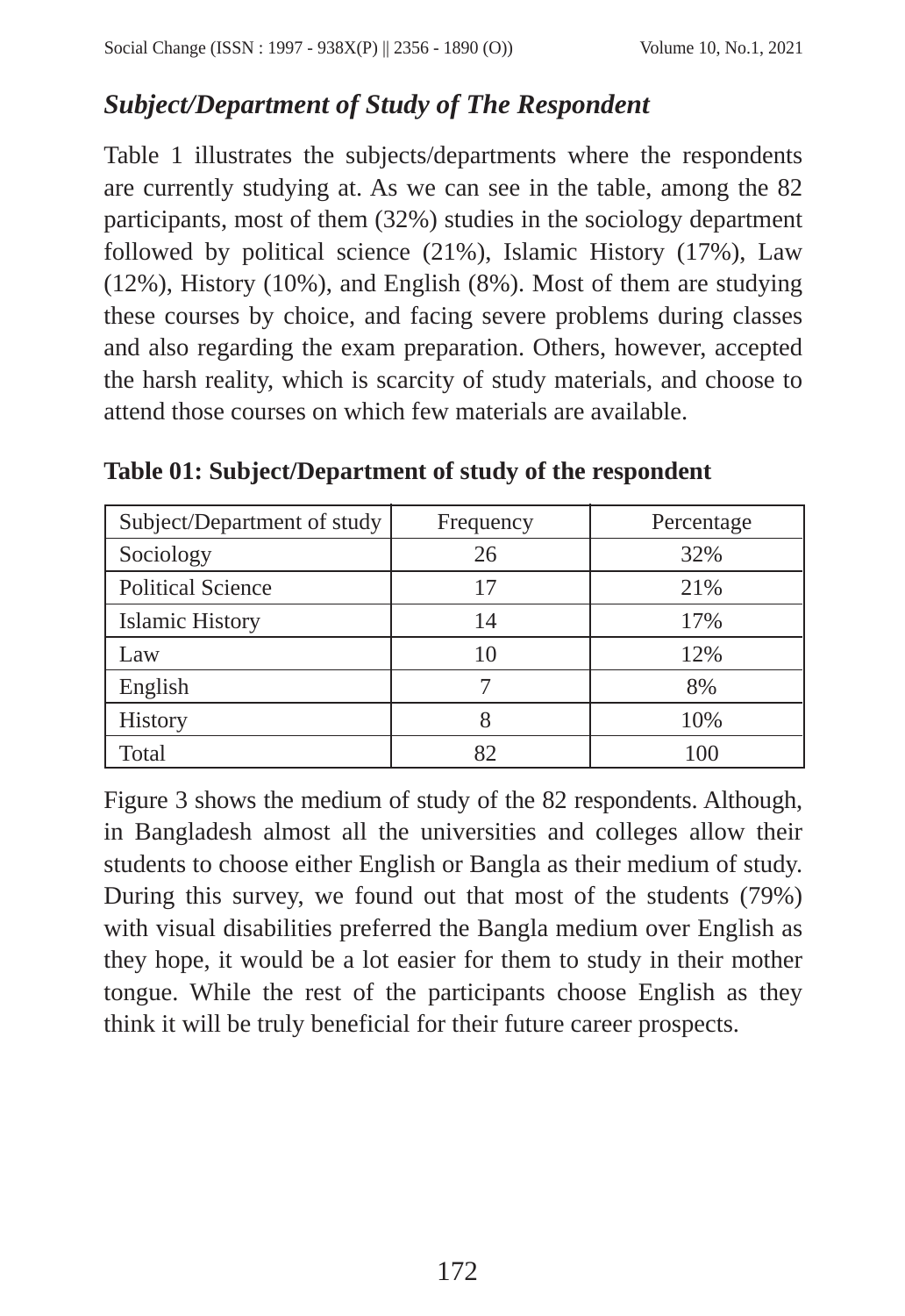

**Figure 03: Medium of study**

## *Disability-Related Information*

Visual functions can be classified into four categories e.g., Normal Vision, Moderate Visual Impairment, Severe Visual Impairment, and Blindness. There are 248 million people with visual impairments living in the world. Among them, 39 million are blind and 245 have low vision. About 90 percent of visually impaired people are residing in the developing countries; around 65 percent of them are over 50 years old. It has been estimated that around 19 million children under 15 years are visually impaired. According to the findings of WHO [6] and Bangladesh Bureau of Statistics [5], approximately four million people are visually impaired in Bangladesh. This section of the survey focused on the type of visual disabilities of the participant.

The government of Bangladesh adopted the Act 'Rights & Protection of Persons with Disabilities Act 2013'. This Act mentioned that twelve types of disabilities are available among the people in Bangladesh. As this survey focused on the students with visual disabilities and their condition regarding reading materials, therefore, this figure illustrated the type of visual disabilities of its respondents. This survey found only two types of visual disability among its partakers. Most of the participants were visually impaired (84%), and the rest of them were individuals with Low vision (16%).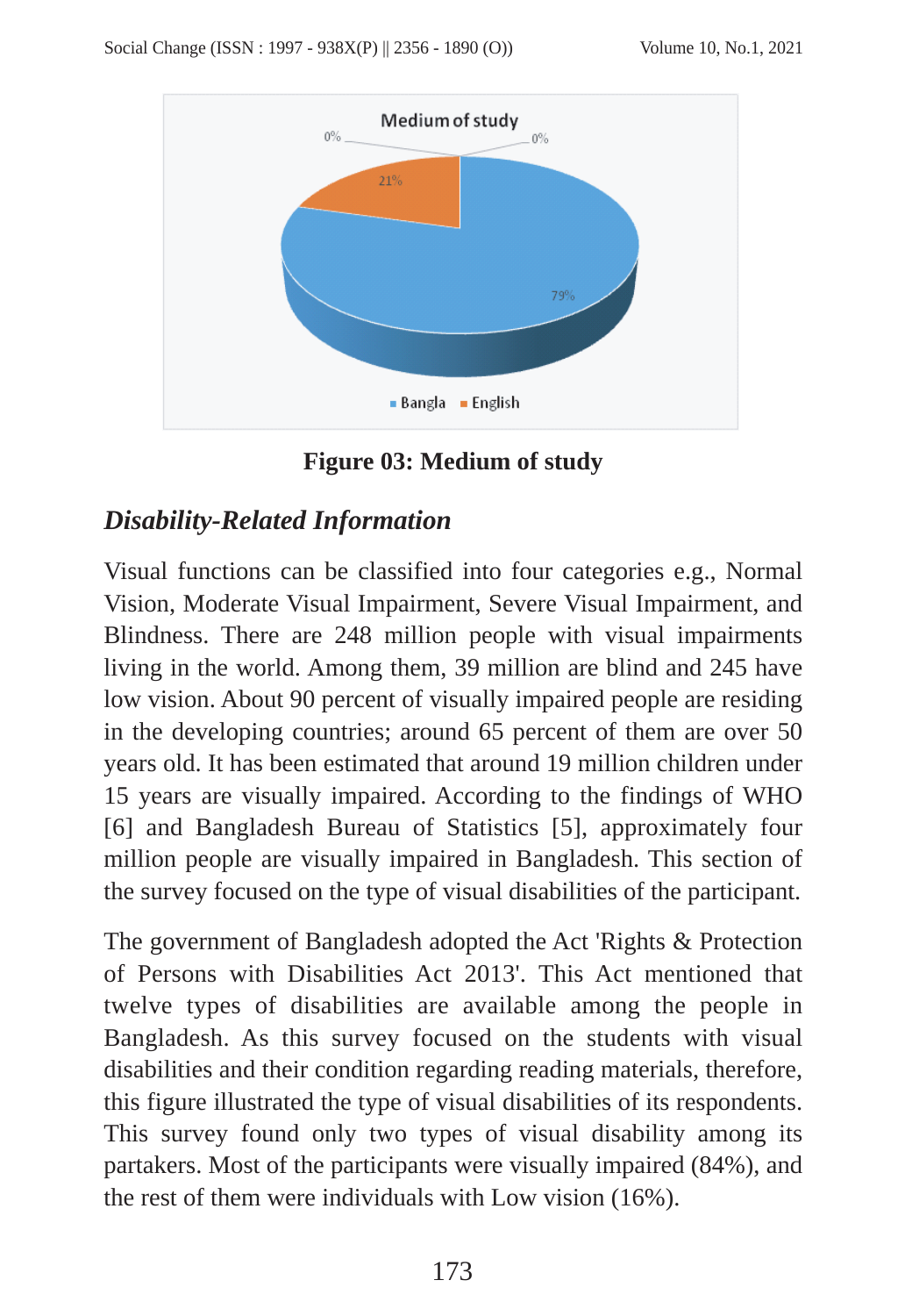

**Figure 04: Type of Disability**

The period of the last four and half decades, after independence, has witnessed a significant expansion of educational opportunities for persons with disabilities, and especially for the visually impaired citizens of Bangladesh. Plenty of visually impaired students are now studying at schools, colleges, and universities, and this number is going up every year. It is also true that these students are facing a severe lack of accessible study materials. This section of the survey aimed to analyze the current situation and necessity regarding reading materials of the visually impaired students studying at the tertiary level in Bangladesh. By doing so it expects to depict the real scenario so that it can put forward recommendations to help the organization to select in-demand contents regarding the production of accessible reading materials (Books) for the visually impaired students. Thus help them to pursue their dream of higher education.

This section focused on the issue of the overall quality of educational experience of the students with visual disabilities studying at tertiary in Bangladesh. When asked about their general satisfaction level of their journey of pursuing higher education as a visually impaired person, the response that has been depicted in figure 5 is kind of a varied response. Although most of them agreed that it was poor overall (49%), others, however, settled at fair (28%) where 15% of the respondents described their experience as very poor, and 8% of the respondents depicted theirs as good.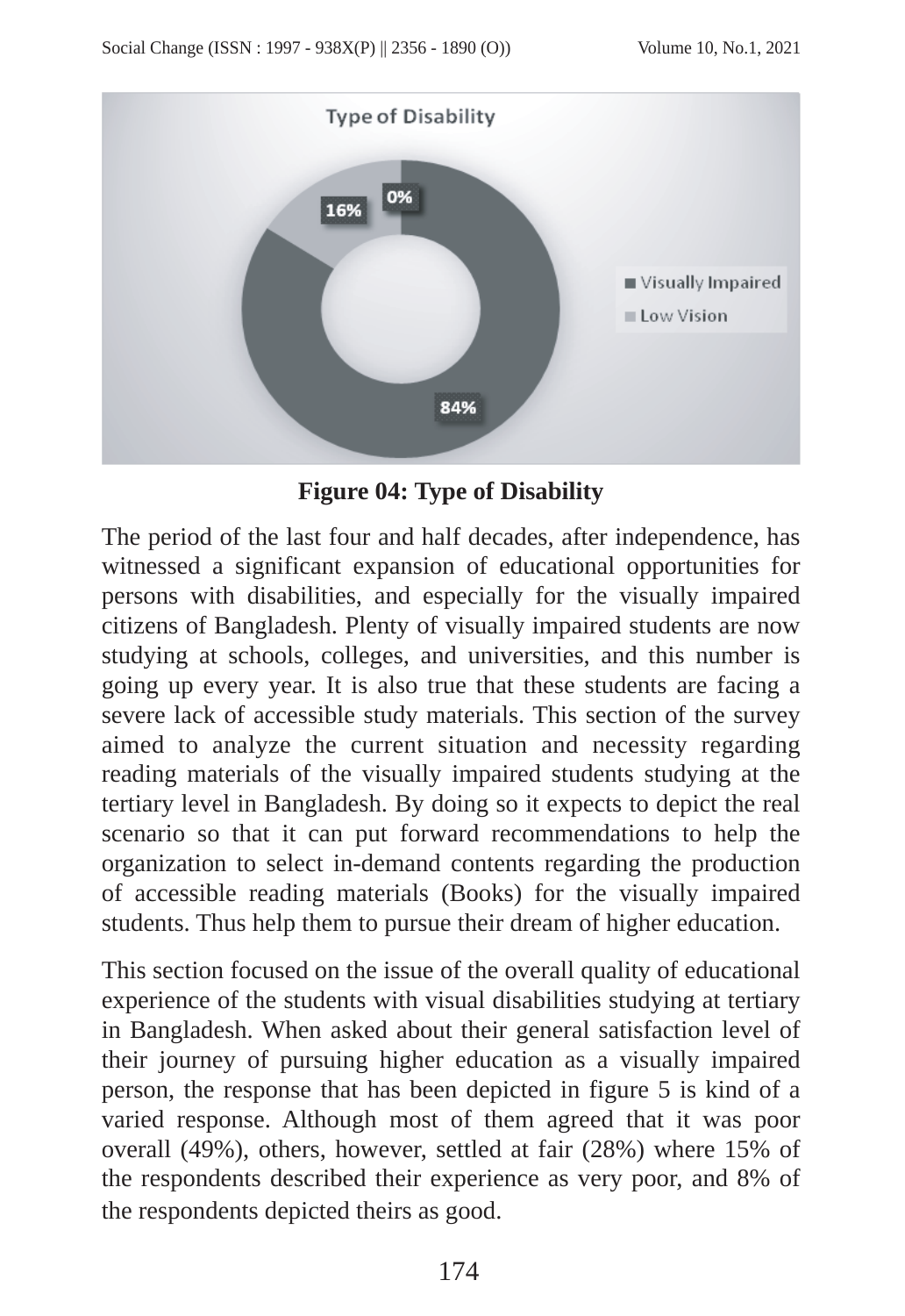

### **Figure 05: Overall quality of educational experience**

#### *Study materials used by the respondents*

| Type of Material/Materials          | Frequency | Percentage |
|-------------------------------------|-----------|------------|
| <b>Braille</b>                      |           |            |
| Accessible Audio Books              | 9         | 11%        |
| Homemade Audio Contents             | 42        | 51%        |
| Text only                           |           |            |
| Other                               |           |            |
| Braille & Accessible Audio Books    |           |            |
| Braille & Homemade Audio Contents   |           |            |
| Braille & Text only                 |           |            |
| Accessible Audio Books $\&$         | 31        | 38%        |
| HomemadeAudio Contents              |           |            |
| Accessible Audio Books & Text only  |           |            |
| Homemade Audio Contents & Text only |           |            |
| Total                               | 82        | 100        |

#### Table 02: Study materials used by the respondents

UN Convention on the Rights of Persons with Disabilities stated that, "People should have rights to education and equal access to information and knowledge regardless of disability" [3]. But in Bangladesh, their right to education at the tertiary level has not been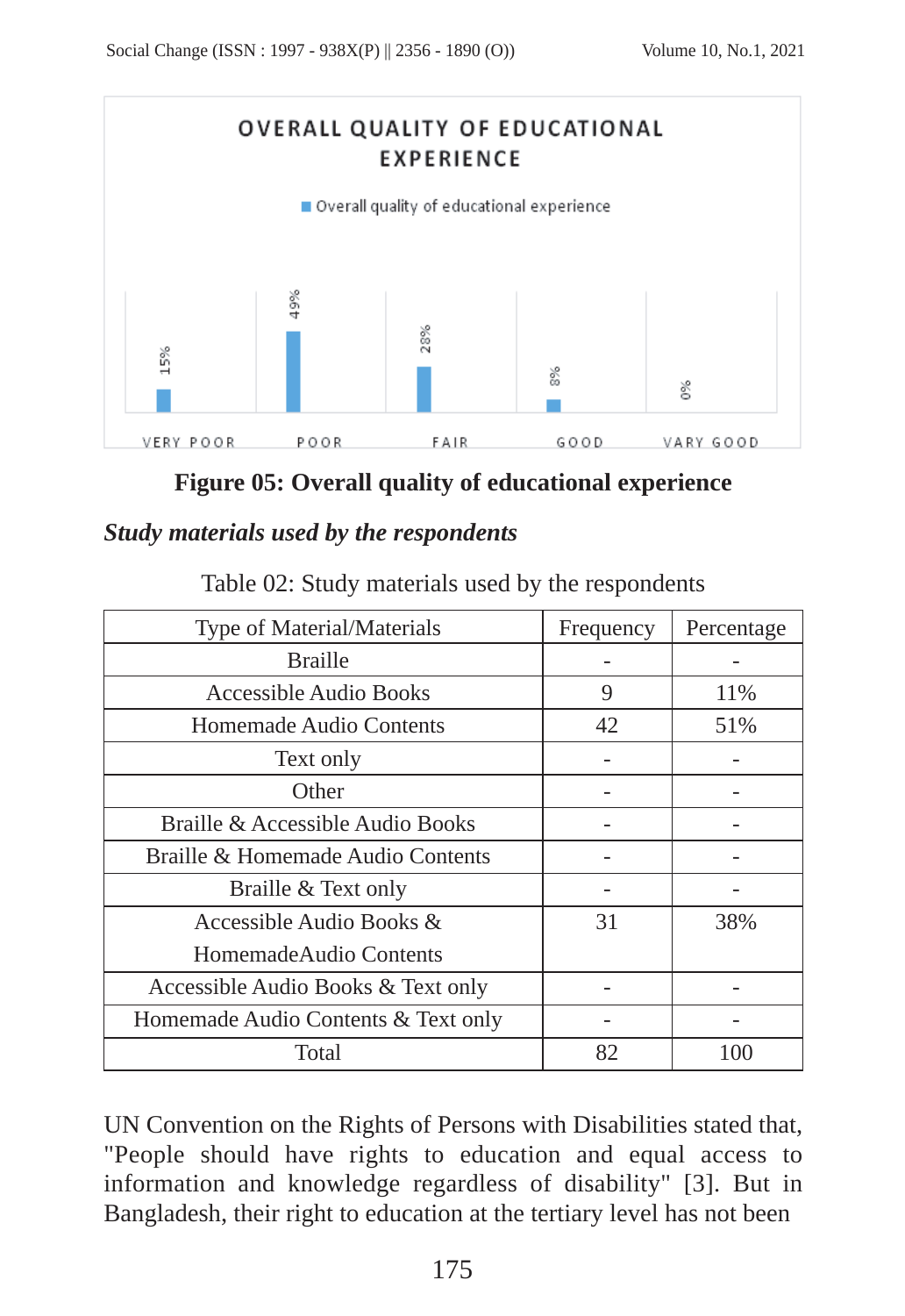ensure yet. Although, very little has been done to assist and improve their educational experience, apart from a few scattered initiatives taken by some govt. and non-govt. organizations that are like a drop in the ocean. Therefore, when being asked about the types of study materials they use, most of them replied in the same manner which has been depicted in table 2. The majority of them said they use home-made audio contents (51%), while others said, they use accessible reading materials (11%) which is, however, available in small quantity. However, 38% of the respondent use both homemade audio contents and accessible reading materials. Also, by this survey, it is prominent that there are no other forms of accessible reading materials, such as Braille, text only, etc., available for the students with visual disabilities studying at the tertiary level in Bangladesh.

### *Study materials and their effectiveness*

| <b>Type of Material/Materials</b>   | <b>Frequency</b> | <b>Percentage</b> |
|-------------------------------------|------------------|-------------------|
| <b>Braille</b>                      |                  |                   |
| Accessible Audio Books              |                  |                   |
| Homemade Audio Contents             |                  |                   |
| Text only                           |                  |                   |
| Other                               |                  |                   |
| Braille & Accessible Audio Books    |                  |                   |
| Braille & Homemade Audio Contents   |                  |                   |
| Braille & Text only                 |                  |                   |
| Accessible Audio Books & Homemade   |                  |                   |
| <b>Audio Contents</b>               |                  |                   |
| Accessible Audio Books & Text only  | 82               | 100               |
| Homemade Audio Contents & Text only |                  |                   |
| Total                               | 82               | 100               |

**Table 03:** Study materials and their effectiveness

This section of the survey tried to find out the perspective of students with disabilities of tertiary level regarding the effectiveness of accessible reading materials. By looking at table 3, it seems clear that all of the respondents (100%) think accessible audiobooks and text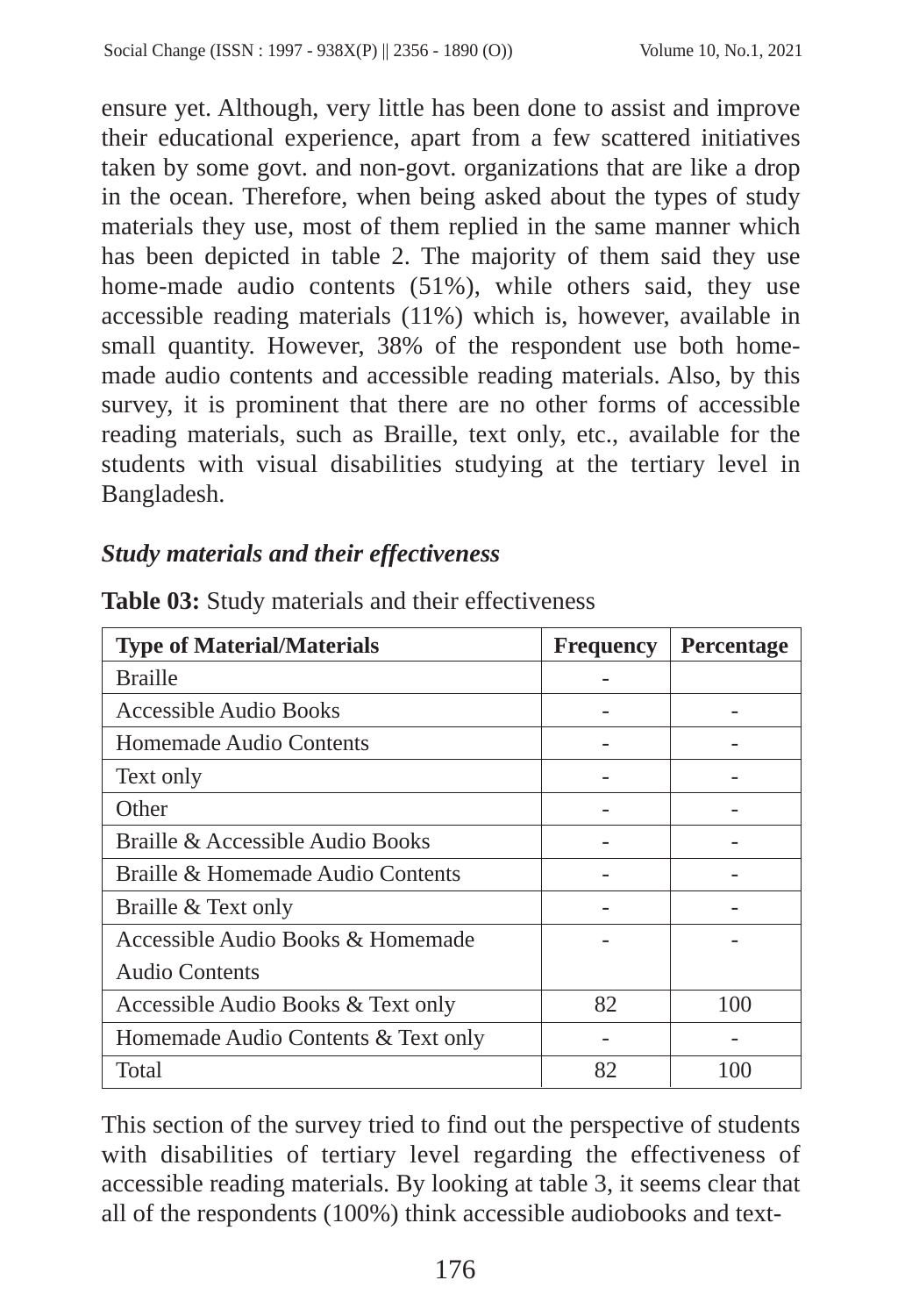only materials are the most effective and efficient mode of reading materials that they would love to have to continue their future study. It might be because this type of material is proven for their accessibility and easy to operate and also provide a world-class opportunity for their users.

### *Current availability of study materials*

**Table 04:** Current availability of study materials

| <b>Response</b>      | <b>Frequency</b> | Percentage |
|----------------------|------------------|------------|
| Yes                  |                  |            |
| (Available & Enough) |                  |            |
| N <sub>0</sub>       | 82               | 100        |
| (Not Available       |                  |            |
| $& \text{Enough}$ )  |                  |            |
| <b>Total</b>         | ヾ                | 100        |

Table 4 shows the respondents opinion regarding the availability and quantity of the accessible reading materials needed for continuing their study. While asked about the convenience and amount of the existing tertiary level study materials, all the respondents (100%) unanimously agreed that these are not easily available and those that are rarely available are not enough in quantity. Therefore, they always have to compromise with each other in order to access and use them. It is also true that this sort of compromise often leads to frustration.

*Availability of study materials needed for previous study*

**Table 05:** Availability of study materials needed for previous study

| <b>Response</b>      | <b>Frequency</b> | <b>Percentage</b> |
|----------------------|------------------|-------------------|
| Yes                  |                  |                   |
| (Available & Enough) |                  |                   |
| N <sub>0</sub>       | 82               | 100               |
| (Not Available       |                  |                   |
| $&$ Enough $)$       |                  |                   |
| Total                | いつ               | 100               |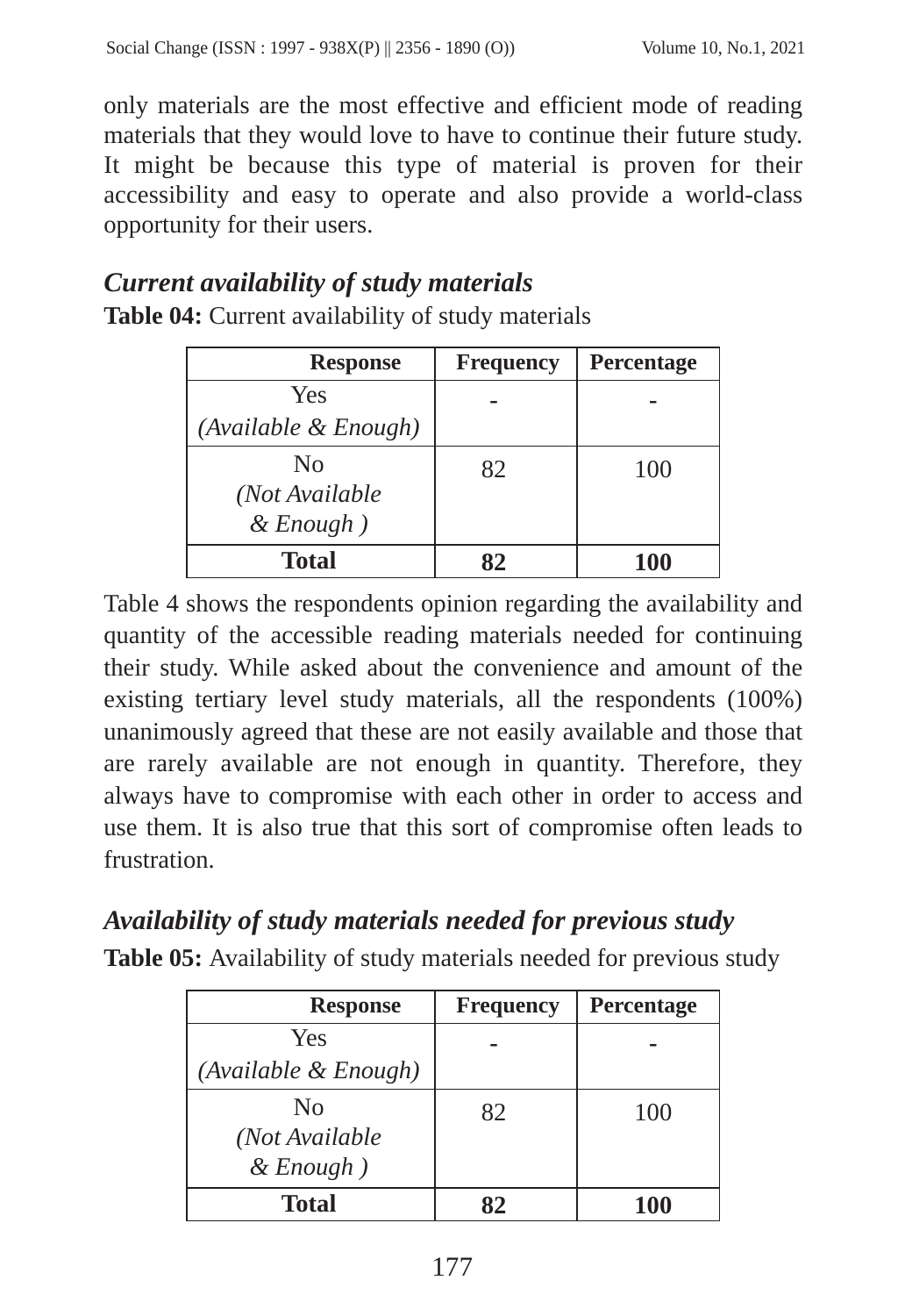This section focused on the availability of reading materials needed for completing participant's previous studies and tried to depict the larger picture of the issue. All of the respondents (100%) said that the materials needed for their previous study were not available and enough in quantity. Especially, those who are at graduation level told that they had to struggle a lot in order to pass their Higher Secondary Examination, which they have passed recently, because there were no accessible materials available at the higher secondary level apart from a few Braille and home-made contents, which resulted in them getting a low score at the H.S.C examination.

# *Source of getting study materials*

In Bangladesh, several govt. and non-govt. organization work for the welfare of persons with disabilities. While asked about the source of getting necessary study materials, among the 82 respondents, 83% said that they got theirs from different non-govt. organization and others said they got theirs from different govt. organization (17%). It is because there are no accessible online library facilities available that have accessible study materials designed for persons with disabilities, and also none of the institutional libraries have accessible study materials.



**Figure 06:** Source of getting study materials

# *Most popular device used by the students with disabilities*

In order to access accessible content visually impaired students in Bangladesh use a range of devices. Figure 7 shows that the most popular device used by students with visual disabilities is smartphone (68%), followed by computers (27%), and MP3 players (5%).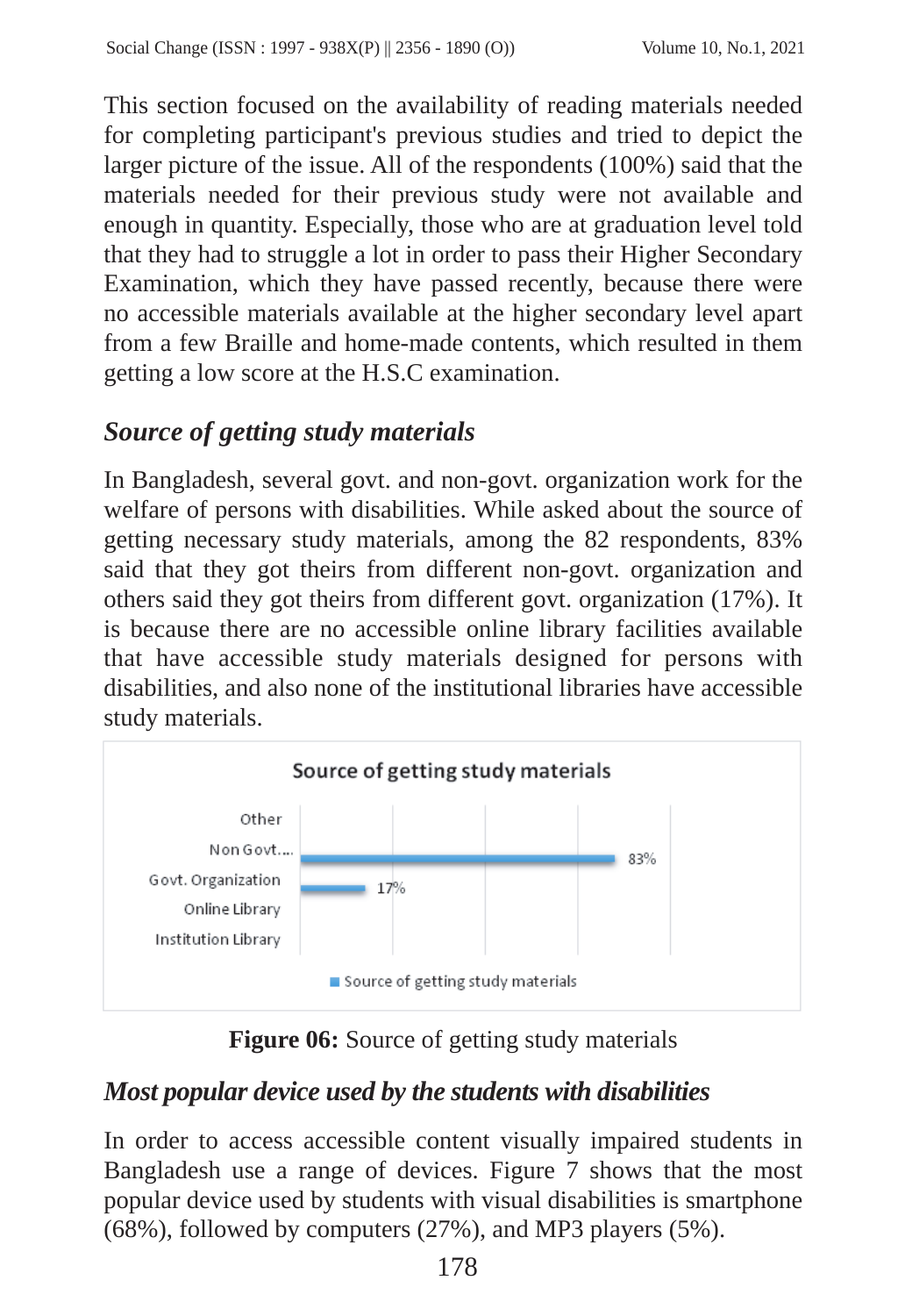Although, the ability to have a device is depended on their economic condition, and it is true that in Bangladesh, most of the students with visual disabilities live under the poverty line. So they cannot often afford to purchase necessary devices at their convenience due to this device's high cost.



**Figure 07:** Most popular device used by the students with disabilities

# *Use of software for study*

While using different devices for accessing accessible reading materials, users are required to use different software's which are sometimes available as complementary software along with the device or they needed to be downloaded from the internet. While asked about their use of software in this regard, most of the respondents (54%) said, they use screen reader. Other software used by the students with visual disabilities are DD Reader (23%), Easy Daisy Reader (12%), FS Reader (7%), and Kota (4%).



**Figure 08:** Use of software for study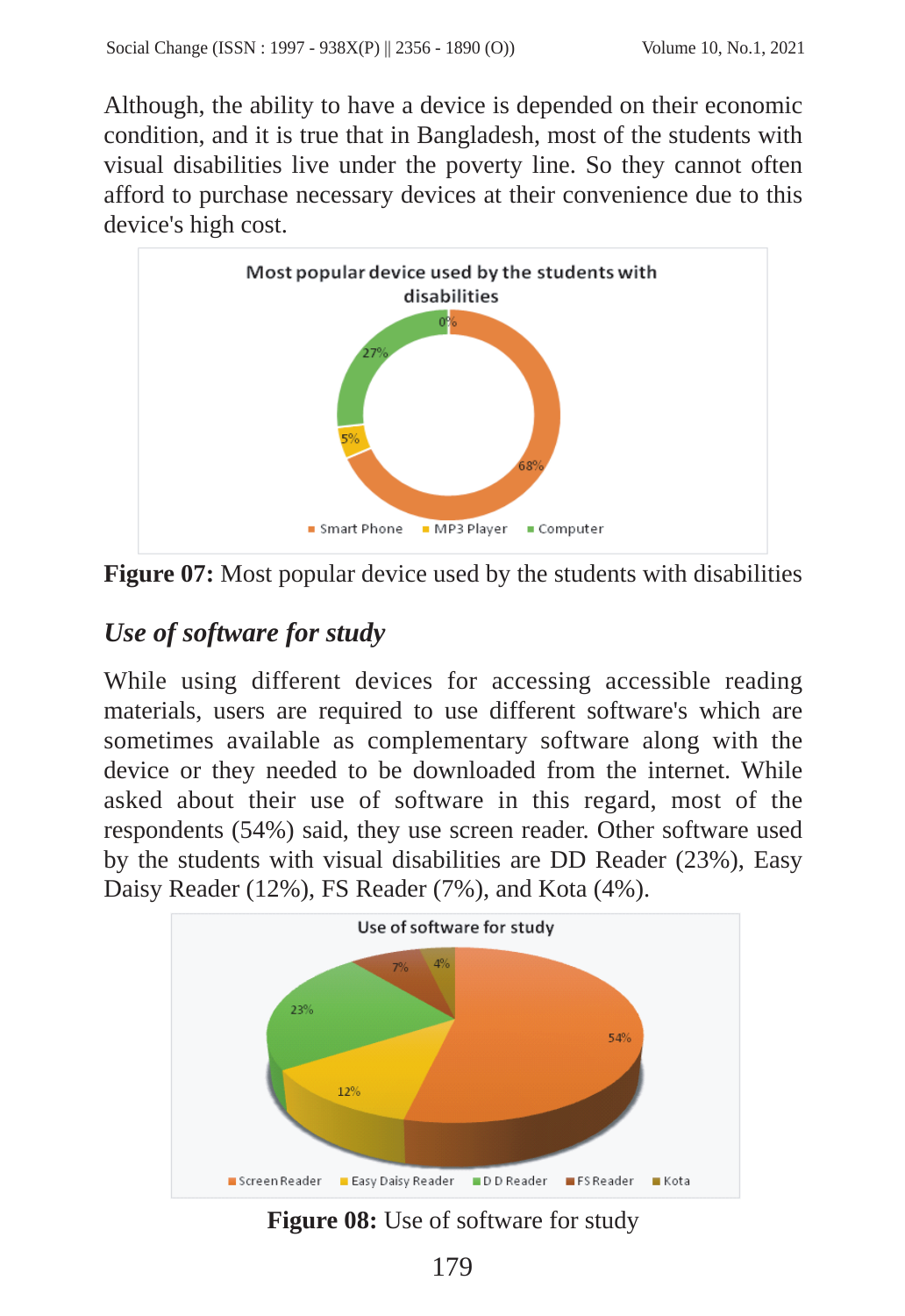### *Departments/Subjects where most visually impaired students enroll into.*

**Table 06:** Departments/Subjects where most visually impaired students enroll into

| Subject/Department of study | Frequency<br>(Out of 82) | <b>Percentage</b> |
|-----------------------------|--------------------------|-------------------|
| Sociology                   | 82                       | 100               |
| <b>Political Science</b>    | 82                       | 100               |
| <b>Islamic History</b>      | 82                       | 100               |
| English                     | 82                       | 100               |
| History                     | 47                       | 57                |
|                             |                          |                   |

This section of the survey tried to find out the Departments/Subjects Law 35 43 where most visually impaired students enroll into. In the questionnaire, participants were asked to name 5 departments where they think most of the visually impaired students enroll into, and it seems that they have almost a unanimous opinion on this issue. Table 6 shows, among the 82 participants, 82 of them (100%) think Sociology, Political Science, Islamic History, and English are the Departments/Subjects where visually impaired students most enroll into, while 57% of them picked History and 43% of them picked Law as their fifth choice.

## **Conclusions and Recommendations**

The period of the last four and half decades, after independence, has witnessed a significant expansion of educational opportunities for persons with disabilities, and especially for the visually impaired citizens of Bangladesh. Plenty of visually impaired students are now studying at schools, colleges, and universities, and this number is going up every year. It is also true that these students are facing a severe lack of accessible study materials. This survey aimed to analyze the current situation and necessity regarding reading materials of the visually impaired students studying at the tertiary level in Bangladesh. By doing so it tried to depict the real scenario so that it can put forward recommendations to help the organization to select in-demand contents regarding the production of accessible reading materials (Books) for the visually impaired students. Thus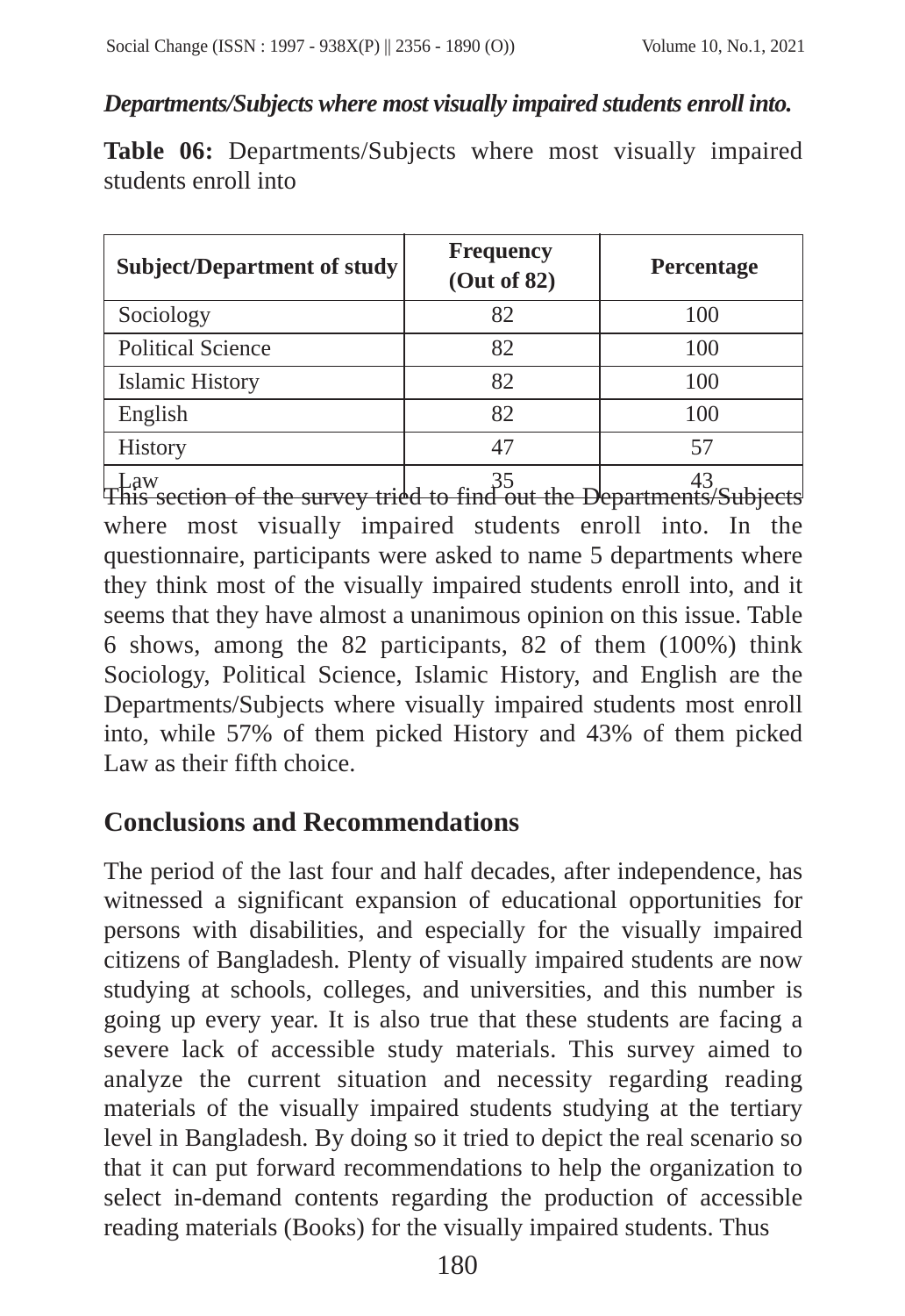help them to pursue their dream of higher education. But in Bangladesh, their right to education at the tertiary level has not been ensure yet. Very little has been done to assist and improve their educational experience, apart from a few scattered initiatives taken by some govt. and non-govt. organizations that are like a drop in the ocean. It is because the concept of an inclusive education system is a shift from the traditional welfare and service-oriented practice of special integrated education that was not appropriate to be a much effective and rights-based system. Inclusive education is a new concept and globally recognized, but implementing this system is completely depended upon the values, attitude, and resources.

A vast task is needed to be done to introduce an effective education mechanism to ensure education equity among all students with disabilities. In Bangladesh, though the disability literacy rate is increasing day by day, the quality of education is falling behind. While their enrollment in primary and secondary education is satisfactory, but after that, the drop-out rate is very high in reality at tertiary due to inaccessible infrastructure, and especially lack of adequate accessible study materials.

In Bangladesh, persons with vision impairments and others with print disabilities studying at the tertiary level face discrimination and challenges in obtaining an equitable education in the traditional sense, as reading materials are frequently inaccessible to them. This study found out that, there is a severe lacking of adequate study materials and books for them both in markets and libraries and also there is no deliberate policy and initiatives of the Government and Non-Government authorities to ensure accessible study materials for visually challenged students. Therefore, they are always lagging behind in their studies and receiving information. In many cases, the absence of such reading materials is resulting in ignorance and lack of action or sole reliance on the assistance of a third party. Therefore, it is necessary to arrange an especial mechanism that will tackle all these lacking and provide persons with disabilities, especially students with disabilities with adequate and appropriate in-demand informative and educational materials so that they become ready to contribute in the 21st-century workforce.

Taking into consideration all the scenarios, this survey is providing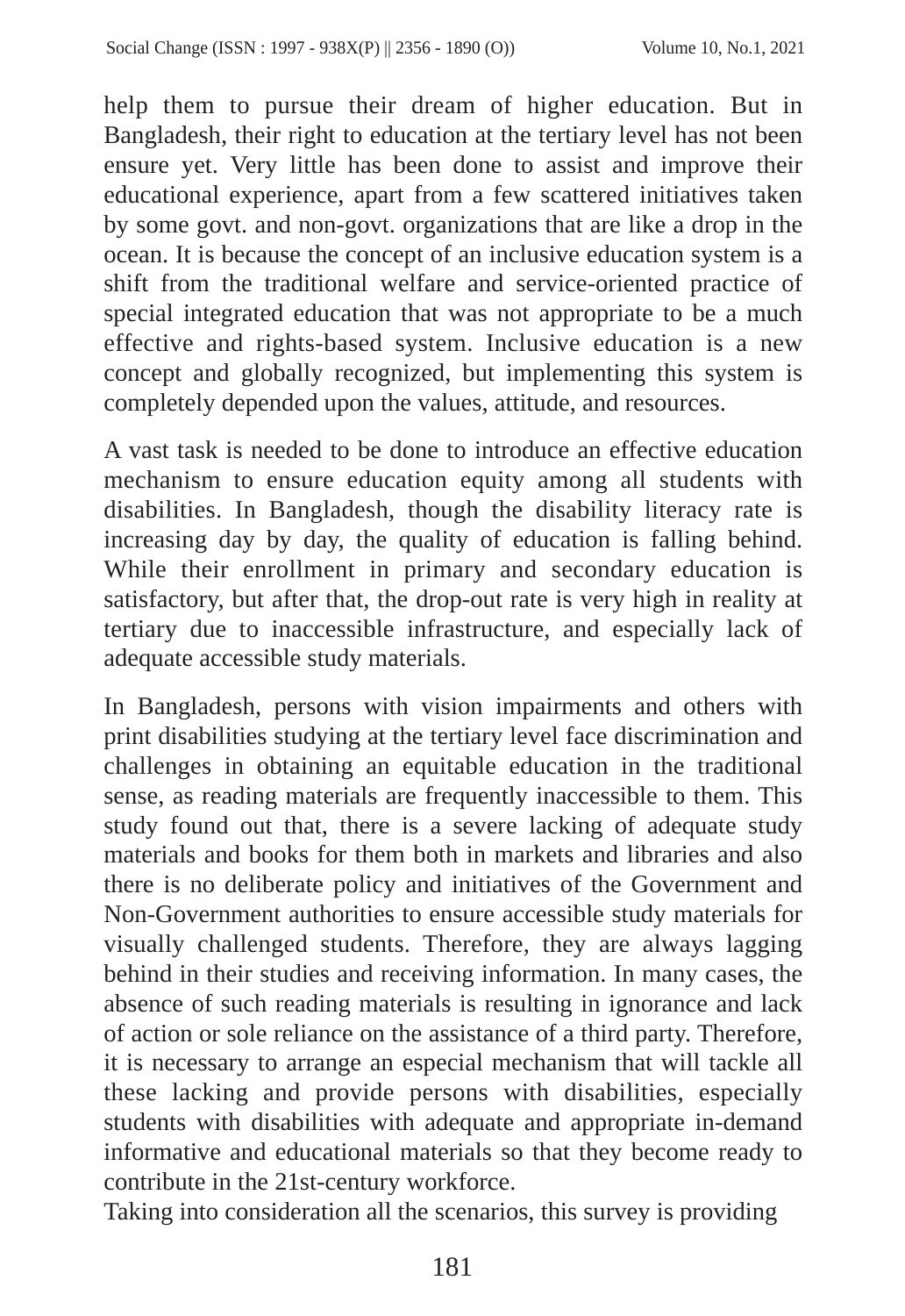the following recommendations in order to select appropriate, indemand contents concerning the production of accessible reading materials (Books) for the visually impaired students. Thus help them to pursue their dream of higher education.

- <sup>l</sup> Departments/Subjects where visually impaired students most enroll into are **Sociology, Political Science, Islamic History, English, History, and Law;** therefore, it is necessary to select and produce accessible contents (Books) that will meet the demand of the students studying in these subjects. If it is not possible to convert all the books of these subjects then few focused group discussions (FDG) should be arranged to find out the top priorities.
- <sup>l</sup> As this survey has found out that the most popular and effective format of study materials, according to its participants, are Accessible Audio Books and Text only; therefore, all the contents should be produced in these formats.
- <sup>l</sup> While producing content, it should be considered that they are usable/playable via software like screen reader, DD Reader, Easy Daisy Reader, FS Reader, and Kota.
- <sup>l</sup> This study found out that the materials needed for the participants' previous study were not available and enough in quantity. Especially, those who are at graduation level told that they had to struggle a lot in order to pass their Higher Secondary Examination because of the lack of accessible study materials; therefore, it is necessary to convert all the Higher Secondary textbooks into accessible full text full audio format.
- <sup>l</sup> It is also necessary to establish an online or offline accessible book library so that visually impaired students can get all the study materials from a unified platform.

## **References**

1. World Health Organization (WHO) website, Disability and Health (https://www.who.int/news-room/fact-sheets/detail/disability